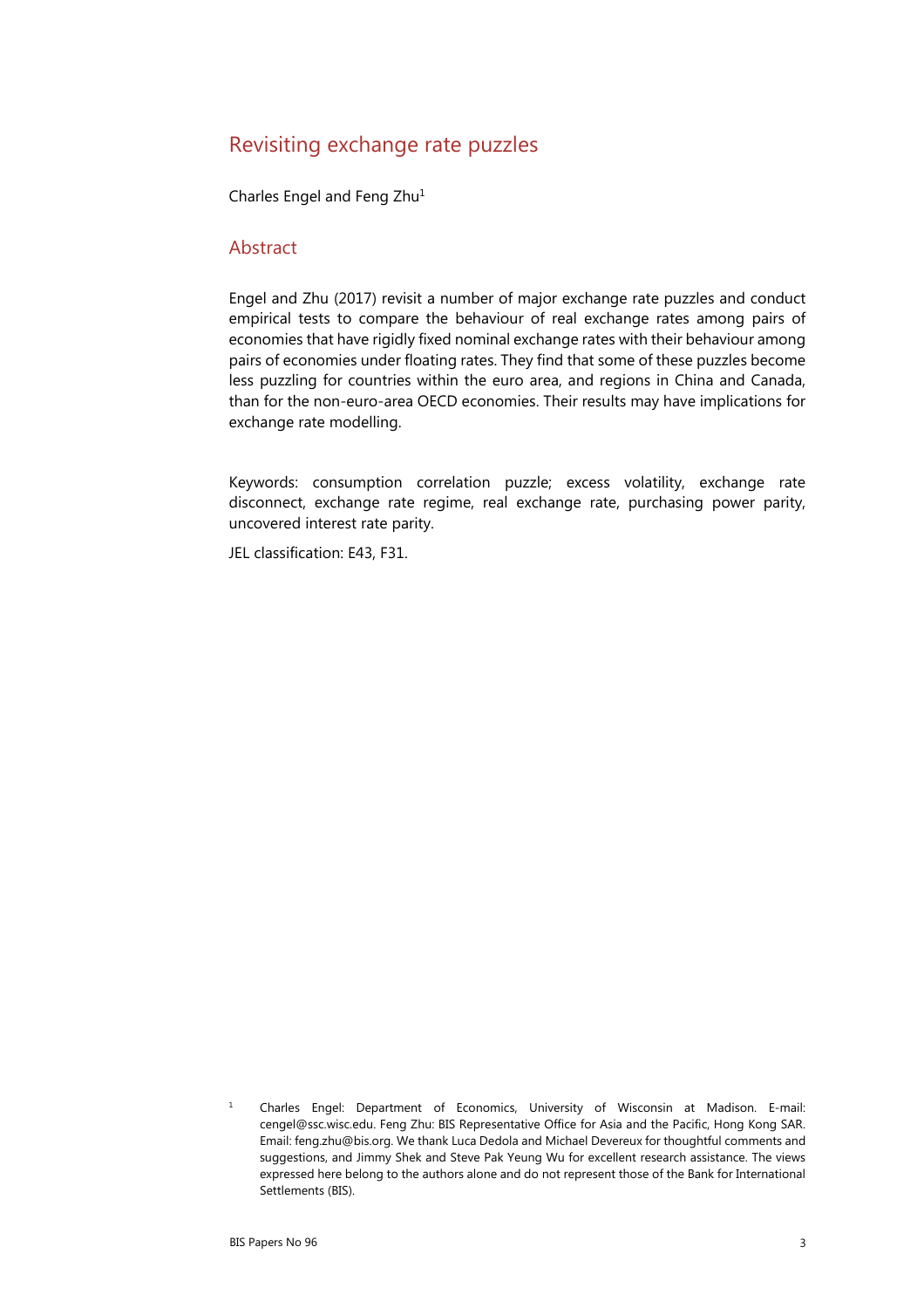#### 1. Introduction

The literature has named several exchange rate puzzles and has offered many potential explanations for these puzzles.<sup>2</sup> This paper summarises our recent work (Engel and Zhu (2017)), which focuses on six major exchange rate puzzles and investigates whether the nature of these puzzles differs under fixed and under freefloating exchange rate regimes. These puzzles include the excess volatility of real exchange rates; their excess reaction to the real interest rate differentials; the uncovered interest rate parity (UIP) puzzle; the excess persistence of real exchange rates; the exchange rate disconnect puzzle; and the consumption correlation puzzle.

We study which of the puzzles may be significantly different under rigidly fixed exchange rates versus floating exchange rates. We compare the degree to which the puzzles hold among pairs of economies with floating exchange rates (eg among the pairs of OECD member countries that are not in the euro area) with pairs of economies which have rigidly fixed exchange rates (such as Hong Kong SAR vis-à-vis the United States and country pairs within the euro area). We also extend the analysis to intra-national data, such as for US states and Canadian and Chinese provinces, and examine at least some of these propositions, depending on data availability. Within the national borders, nominal exchange rates are irrevocably fixed, providing the best example of fixed exchange rates.

Engel and Zhu (2017) suggest that, under a rigidly fixed nominal exchange rate regime, the excess volatility puzzle of real exchange rates practically disappears or becomes minor for the vast majority of the fixed-rate economies; there is less evidence for an excess reaction of the real exchange rate to the real interest rate differential; there is less disconnect between the real exchange rate and the economic fundamentals; and uncovered interest rate parity appears to hold more frequently in these economies. However, real exchange rates are as persistent in these economies as in the floating-rate economies, and the evidence for risk-sharing shows little difference among countries with fixed versus floating nominal exchange rates. This evidence may provide clues to the types of model that are useful for resolving the puzzles – and therefore, the types of model that are most useful for open-economy macroeconomic analysis.

The rest of this summary is organised as follows. Section II describes the six major exchange rate puzzles and our tests. In Section III, we present the empirical results. Section IV concludes.

### 2. Six exchange rate puzzles

A vast literature exists on each of the six exchange rate puzzles we examine. A key focus of Engel and Zhu (2017) is the behaviour of such puzzles under a rigidly fixed nominal exchange rate regime. There are many open-economy macroeconomic models in which there is stickiness in nominal prices or wages of varying degrees. In these models, the behaviour of the nominal exchange rate does matter for the real

 $\overline{2}$  Obstfeld and Rogoff (2001) list six challenging puzzles in international macroeconomics, namely the home-bias-in-trade puzzle, the Feldstein-Horioka (1980) puzzle, the home-bias portfolio puzzle, the consumption correlations puzzle, the purchasing-power-parity puzzle, and the exchange-rate disconnect puzzle. They suggest that trade costs could help resolve the core quantity puzzles.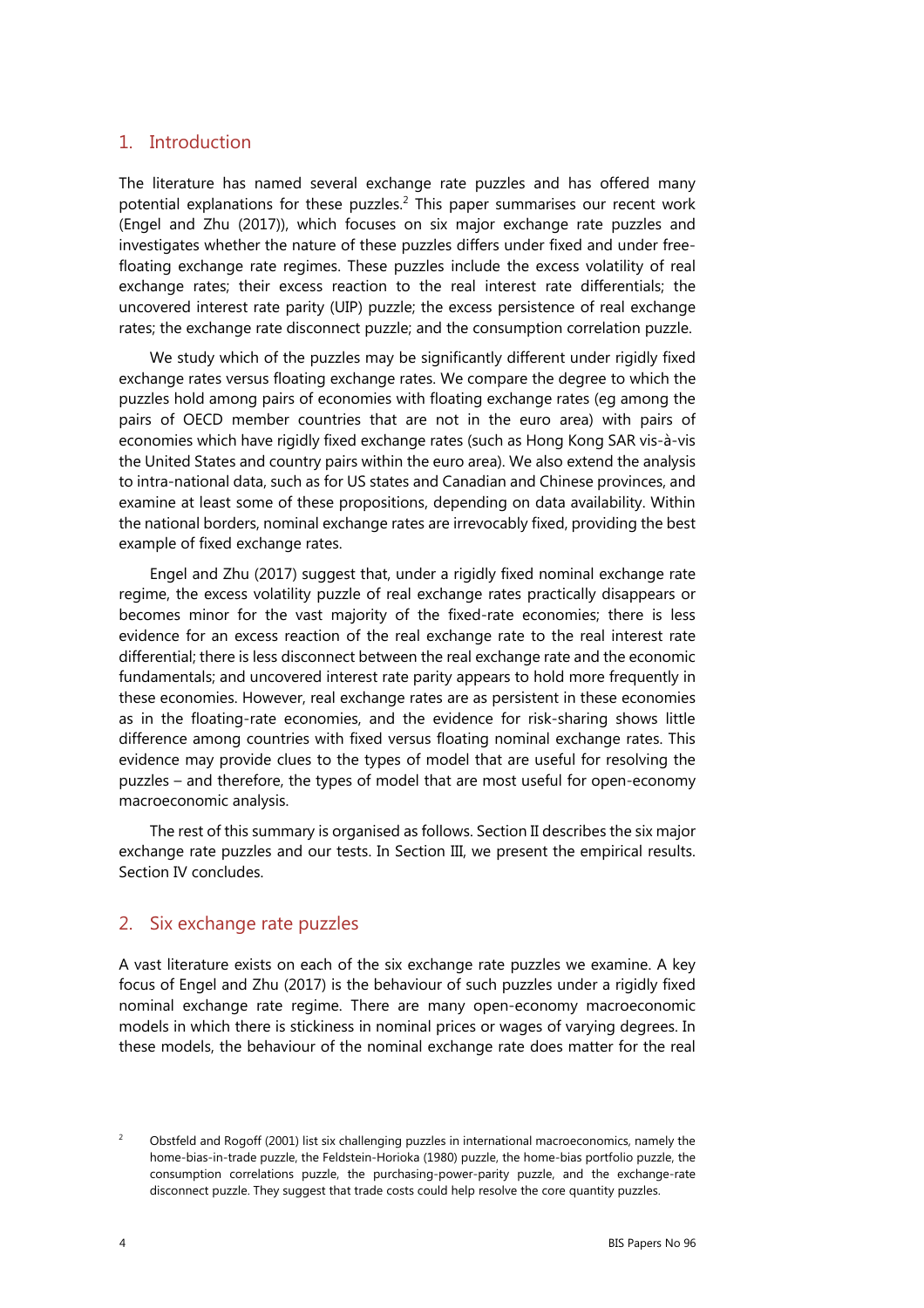exchange rates, and the real exchange rate behaves very differently under fixed than it does under floating nominal exchange rates.

Engel and Zhu (2017) study six major exchange rate puzzles under different nominal exchange rate regimes. Define the real exchange rate  $Q<sub>t</sub>$  as

$$
Q_t \equiv \frac{S_t P_t^*}{P_t}
$$

where  $S_t$  is the nominal exchange rate (the price of the foreign currency in home currency or the amount of the home currency that can be bought with one unit of foreign currency),  $P_t$  is the consumer price level in the home country, and  $P_t^*$  is the consumer price level in the foreign country. The real exchange rate is the price of the consumer basket in the foreign country relative to the price in the home country. Using lower case letters to denote the logs of variables written in upper case letters, we have

$$
q_t = s_t + p_t^* - p_t \tag{1}
$$

A rise in  $q_t$  then indicates a real depreciation of the home currency. Note that under a rigidly fixed nominal exchange rate regime, the real exchange rate becomes the relative foreign-to-home price, ie  $q_t = p_t^* - p_t$ .

One of the main puzzles of real exchange rate behaviour is the "excess volatility" of real exchange rates (see, for example, Rogoff (1996) and Evans (2011)). We define real exchange rate volatility as  $var(q_t)$  or  $var(q_t - q_{t-1})$ , ie the variance of the log of the real exchange rate and the variance of the change in the log of the real exchange rate, respectively. Write:

$$
p_t = \alpha_N p_{N,t} + (1 - \alpha_N) p_{T,t}
$$

where  $p_{N,t}$  and  $p_{T,t}$  are the log of the prices of non-traded and traded goods in the home country, respectively, and  $\alpha_N$  is the weight of traded goods in the consumption basket. Then,

$$
q_{t} = s_{T,t} + p_{T,t}^{*} - p_{T,t} + \alpha_{N} \left( p_{N,t}^{*} - p_{T,t}^{*} - \left( p_{N,t} - p_{T,t} \right) \right)
$$
(2)

Under the assumption of no home bias in consumption and no pricing-to-market for traded goods, since  $\alpha_N < 1$ , we must have

$$
\text{var}(q_t) < \text{var}\left(p_{N,t}^* - p_{T,t}^* - (p_{N,t} - p_{T,t})\right), \text{ and}
$$

$$
\text{var}\left(\Delta q_t\right) < \text{var}\Delta \left[ \left(p_{N,t}^* - p_{T,t}^* - (p_{N,t} - p_{T,t})\right) \right] \tag{3}
$$

Besides (3), Engel and Zhu (2017) propose three alternative tests of excess volatility, one of which is derived based on a simple version of the Harrod-Balassa-Samuelson model.

The second puzzle that Engel and Zhu (2017) examine is the excess reaction of the real exchange rate to the real interest rate differential. Engel (2016) notes that, under uncovered interest parity (UIP), the covariance of the real interest rate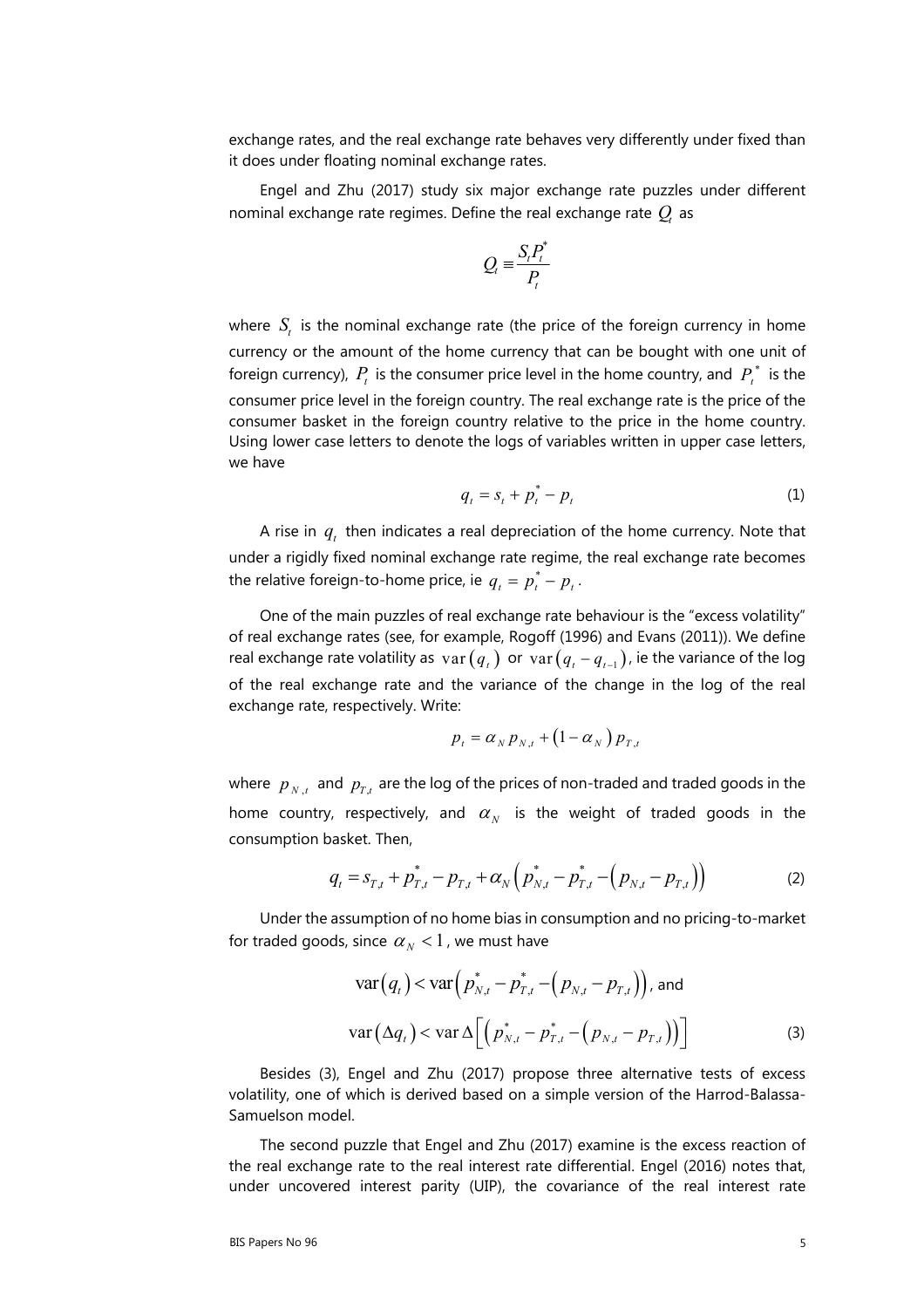differential with the real exchange rate should be equal to that with the real exchange rate consistent with the UIP assumption. Yet for many floating-rate economies, there tends to be excess co-movement between the real exchange rate and the real interest rate differential*.* We compare these two covariances by estimating the UIP-consistent real exchange rates from VAR models, in terms of both levels and first differences.

The third, uncovered interest rate parity puzzle can be illustrated in the well known Fama (1984) regression:

$$
S_{t+1} - S_t = \alpha_0 + \beta_0 \left( i_t - i_t^* \right) + u_{0,t+1}
$$
\n(4)

where  $\,i_{_{t}}\,$  and  $\,i_{_{t}}^{\,*}\,$  are nominal interest rates in the home and foreign countries. The UIP relationship postulates that

$$
i_t^* + E_t s_{t+1} - s_t = i_t \tag{5}
$$

Under UIP, the null hypothesis is that  $\alpha_0 = 0$  and  $\beta_0 = 1$ . Yet, in practice, for many pairs of economies under a floating exchange rate regime, the empirics actually suggest that  $\beta_0 < 1$  and frequently  $\beta_0 < 0$ , hence the UIP puzzle.

Engel (2014, 2016) points out that most models offered as explanations for the UIP puzzle, particularly those based on foreign exchange risk premiums, actually account for the co-movement of the excess return with the real interest rate differential. In practice, the existing models present theories constructed on real exchange rates in order to explain the UIP puzzle based on returns expressed in nominal terms. But under a fixed nominal exchange rate, the only source of variation in the real exchange rate resides in inflation movements.

Recognising that the countries that have fixed nominal exchange rates do not fit the paradigm of the literature which assumes that each bond pays off a riskless return in units of the bond-issuing country's consumption basket, we modify the UIP regression. Given the fixed nominal exchange rates, the change in the real exchange rate is simply the different between foreign and home inflation rates, that is

$$
\pi_{t+1}^* - \pi_{t+1} = \alpha_1 + \beta_1 \left( i_t - E_t \pi_{t+1} - (i_t^* - E_t \pi_{t+1}^*) \right) + u_{1,t+1} \tag{6}
$$

For country pairs with rigidly fixed nominal exchange rates, the risk characteristics of the two bonds should be identical. Even for risk-averse investors, the two bonds should have equal expected real rates of return. This implies that UIP should hold ex ante. That is, we should find  $\alpha_1 = 0$  and  $\beta_1 = 1$ . We test the null hypothesis of  $\beta_1 = 1$ .

The fourth puzzle we study relates to the excess persistence of real exchange rates, or the purchasing power parity (PPP) puzzle. Rogoff (1996) defines the puzzle as "how can one reconcile the enormous short-term volatility of real exchange rates with the extremely slow rate at which shocks appear to damp out?" He argues that the high volatility of real exchange rates might be explained in a monetary model with sticky prices, implying that the real exchange rate's persistence is determined by the speed of adjustment of nominal prices. Rogoff (1996) notes that consensus estimates suggest half-lives for shocks to real exchange rates to be of approximately three to five years for floating-rate countries, "seemingly far too long to be explained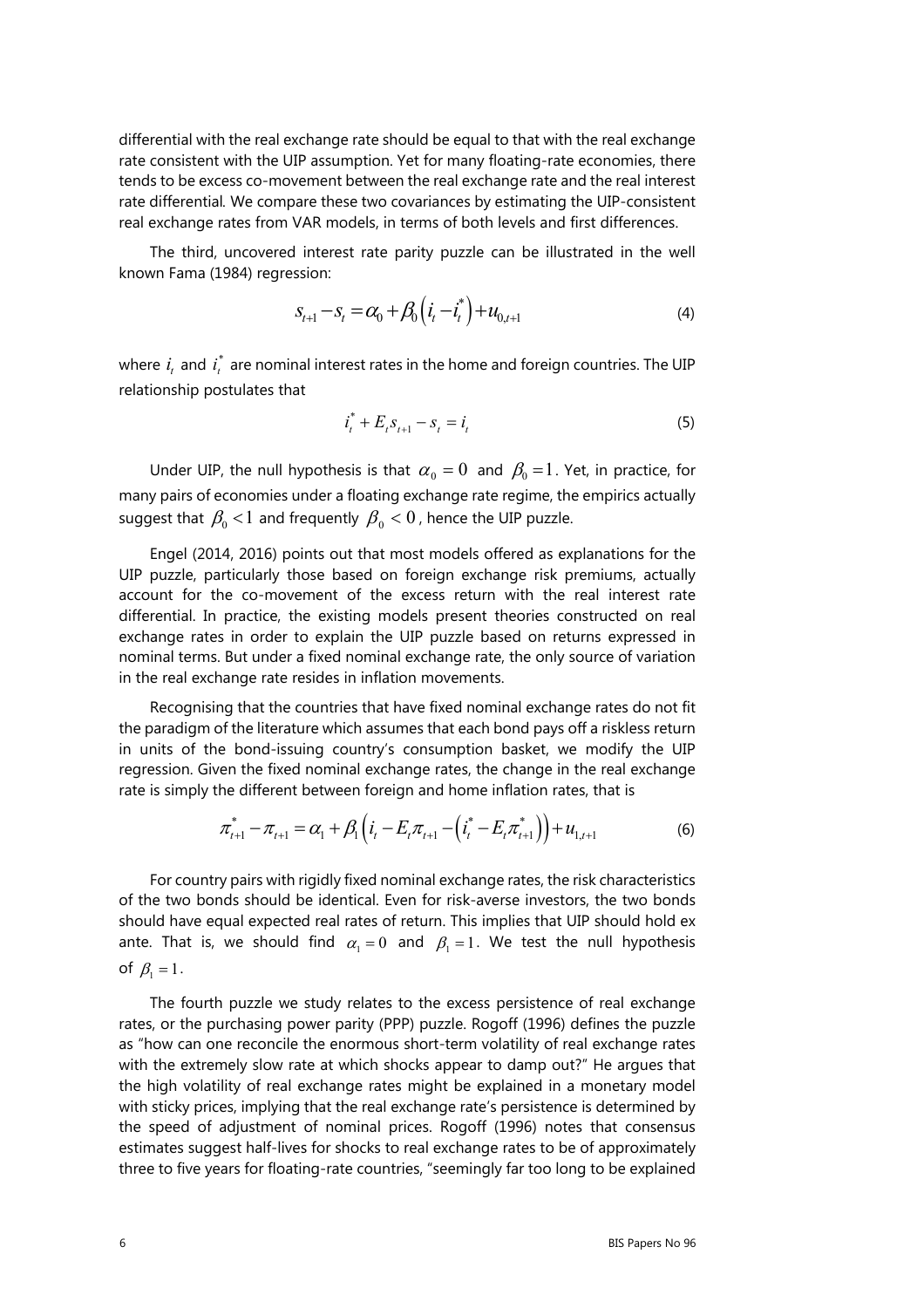by nominal rigidities". Indeed, measures of price stickiness suggest that the half-life of nominal price levels is closer to nine months.

For economies under a rigidly fixed nominal exchange rate regime, one direct test of excess persistence is to examine whether the half-life of real exchange rates is closer to nine months. Alternatively, we compare the half-life of real exchange rates to that of the difference between foreign and domestic relative prices of non-tradable to tradable goods.

The fifth, the exchange rate disconnect puzzle relates to the seemingly rather weak relationship between the exchange rate and any economic fundamentals. Engel and Zhu (2017) consider two different expressions for the fundamentals. The first approach, based on a simple Harrod-Balassa-Samuelson model, is to study the shortrun and long-run relationship between real exchange rates and relative non-tradedto-traded productivity, by estimating an error correction model.

Alternatively, we examine the correlation between the real exchange rate  $q_t$  and  $q_{\iota}^{\,lP}$  , the rate that is consistent with UIP, which captures the effect of measurable economic fundamentals on the real exchange rate. That is, factors such as monetary policy, fiscal policy, productivity changes, or indeed anything that affects the real exchange rate through the real interest rate channel rather than through the deviations from UIP.

The sixth, the consumption correlation puzzle relates to the earlier literature on whether financial markets deliver risk-sharing across countries. In the presence of financial integration and some capital mobility, one would expect some degree of consumption-smoothing across countries, implying higher correlation in the growth in real consumption than that in output growth. Yet Backus et al (1992) find lower consumption growth correlation relative to output growth correlation. Engel and Zhu (2017) instead examine the correlation of the income available for consumption, ie total income minus investment and government spending in the home country, with that in the foreign country. These variables represent income made available for private consumption in the home and foreign countries, if they were closed.

But even with complete financial markets, we might not see high consumption correlation across countries, because financial assets are denominated in currencies, not in units of aggregate consumption. Assuming a constant relative risk-aversion utility function, if PPP does not hold, then relative consumption growth rates should be perfectly positively correlated with the growth rate of the real exchange rate. However, a fairly large empirical literature, including Backus and Smith (1993), has found that, among pairs of countries with floating nominal exchange rates, the correlation is actually low and negative, hence the consumption correlation puzzle or consumption-real-exchange-rate anomaly.

In reality, PPP does not hold. Assuming a logarithmic utility function, then growth rates of nominal consumption that are expressed in a common currency should be perfectly correlated if markets are incomplete. The traditional test of the consumption correlation puzzle becomes one of comparing the correlation of nominal domestic and foreign consumption with that of nominal and foreign domestic income available for consumption.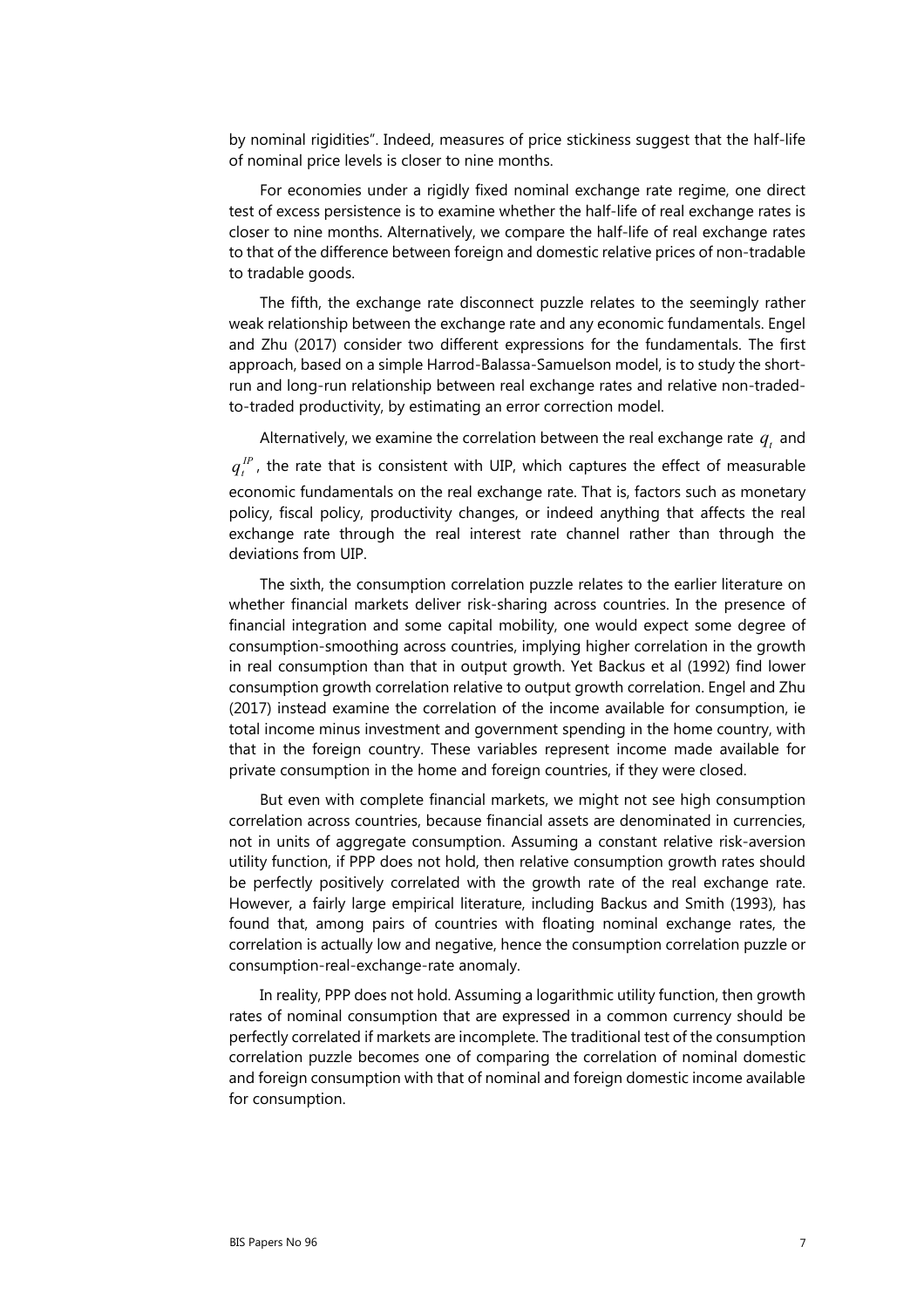## 3. Empirical results

We summarise our results on the exchange rate volatility puzzle in Table 1, based on the variance bound tests (3). For the economies under a fixed nominal exchange rate arrangement, including 19 euro area countries, the variance bound (3) in levels are satisfied in 154 out of 172 cases, but only 42 out of 423 cases for the non-euro area OECD economies with floating rates.3 The difference in terms of the changes in the real exchange rate is even more striking. Clearly, excess real exchange rate volatility is much less an issue for the economies under a rigidly fixed nominal exchange rate regime, but it remains a puzzle in those economies with floating exchange rates. The same analysis on intra-national data for 10 provinces in Canada, 31 provinces in China and 27 metropolitan areas in the United States further strengthen the outcome we obtained from the international comparisons.

The results for the alternative variance bounds are similarly striking and suggest a broadly similar picture to the patterns we observe in Table 1. The excess volatility puzzle of real exchange rates practically disappears or becomes minor for the vast majority of the economies which have adopted a rigidly fixed nominal exchange rate arrangement. The puzzle remains for most of the countries with floating nominal exchange rates such as the non-euro area OECD economies.

|                  | Pairs of economies with rigidly fixed exchange rates        |                             |                                                |                         |                                                |                                                |  |  |  |  |
|------------------|-------------------------------------------------------------|-----------------------------|------------------------------------------------|-------------------------|------------------------------------------------|------------------------------------------------|--|--|--|--|
|                  |                                                             | In levels                   |                                                | In changes              |                                                |                                                |  |  |  |  |
|                  | Both fixed <sup>2</sup>                                     | <b>Both</b><br>floating $3$ | Fixed vs<br>floating <sup>4</sup><br>39<br>265 | Both fixed <sup>2</sup> | <b>Both</b><br>floating $3$<br>$\Omega$<br>119 | Fixed vs<br>floating <sup>4</sup><br>31<br>273 |  |  |  |  |
| Within the bound | 154                                                         | 3                           |                                                | 172                     |                                                |                                                |  |  |  |  |
| Above the bound  | 18                                                          | 116                         |                                                | $\Omega$                |                                                |                                                |  |  |  |  |
| Total of pairs   | 172                                                         | 119                         | 304                                            | 172                     | 119                                            | 304                                            |  |  |  |  |
|                  | Regions in Canada, China and the United States <sup>5</sup> |                             |                                                |                         |                                                |                                                |  |  |  |  |
|                  | In levels                                                   |                             |                                                | In changes              |                                                |                                                |  |  |  |  |
|                  | Canada <sup>6</sup>                                         | China <sup>7</sup>          | US <sup>8</sup>                                | Canada <sup>6</sup>     | China <sup>7</sup>                             | US <sup>8</sup>                                |  |  |  |  |
| Within the bound | 41                                                          | 411                         | 293                                            | 45                      | 454                                            | 351                                            |  |  |  |  |
| Above the bound  | 4                                                           | 54                          | 58                                             | 0                       | 11                                             | 0                                              |  |  |  |  |
| Total of pairs   | 45                                                          | 465                         | 351                                            | 45                      | 465                                            | 351                                            |  |  |  |  |

Excess volatility of real exchange rates: variance bounds  $(3)^1$ 

<sup>1</sup> Variance of real exchange rates relative to the variance of relative prices. <sup>2</sup> For the 19 euro area countries, there are a total of  $(19 * 19 - 19)/2 = 171$  pairs. In addition, we have the US-HK pair.  $3$  Four of the 19 non-euro area OECD countries (Australia, Israel, Korea and New Zealand) have incomplete data. Hence, we have  $(15 * 15 - 15)/2 = 105$  pairs. Plus 14 pairs with HK.  $4$  With data for 19 euro area countries and 14 non-euro area OECD countries, there are a total of  $19 * 15 = 285$  pairs. Plus 19 pairs with HK. <sup>5</sup> Based on regional data for Canada, China and the United States. <sup>6</sup> For the 10 Canadian provinces, there are a total of  $(10 * 10 - 10)/2 = 45$  pairs. <sup>7</sup> For the 31

Chinese provinces, there are a total of  $(31 * 31 - 31)/2 = 465$  pairs. <sup>8</sup> For the 27 Metropolitan area pairs, there are a total of  $(27 * 27 27$ / $/2$  = 351 pairs.

Sources: Eurostat; OECD; authors' calculations.

Empirical results are similar for the puzzle of excess reaction to the real interest rate differential. Both in levels and changes, our covariance bound is satisfied for the

3 In the latter calculation, we group together the "both floating" and the "fixed vs floating" countries, since in fact the exchange rate floats between all country pairs in both groups.

Table 1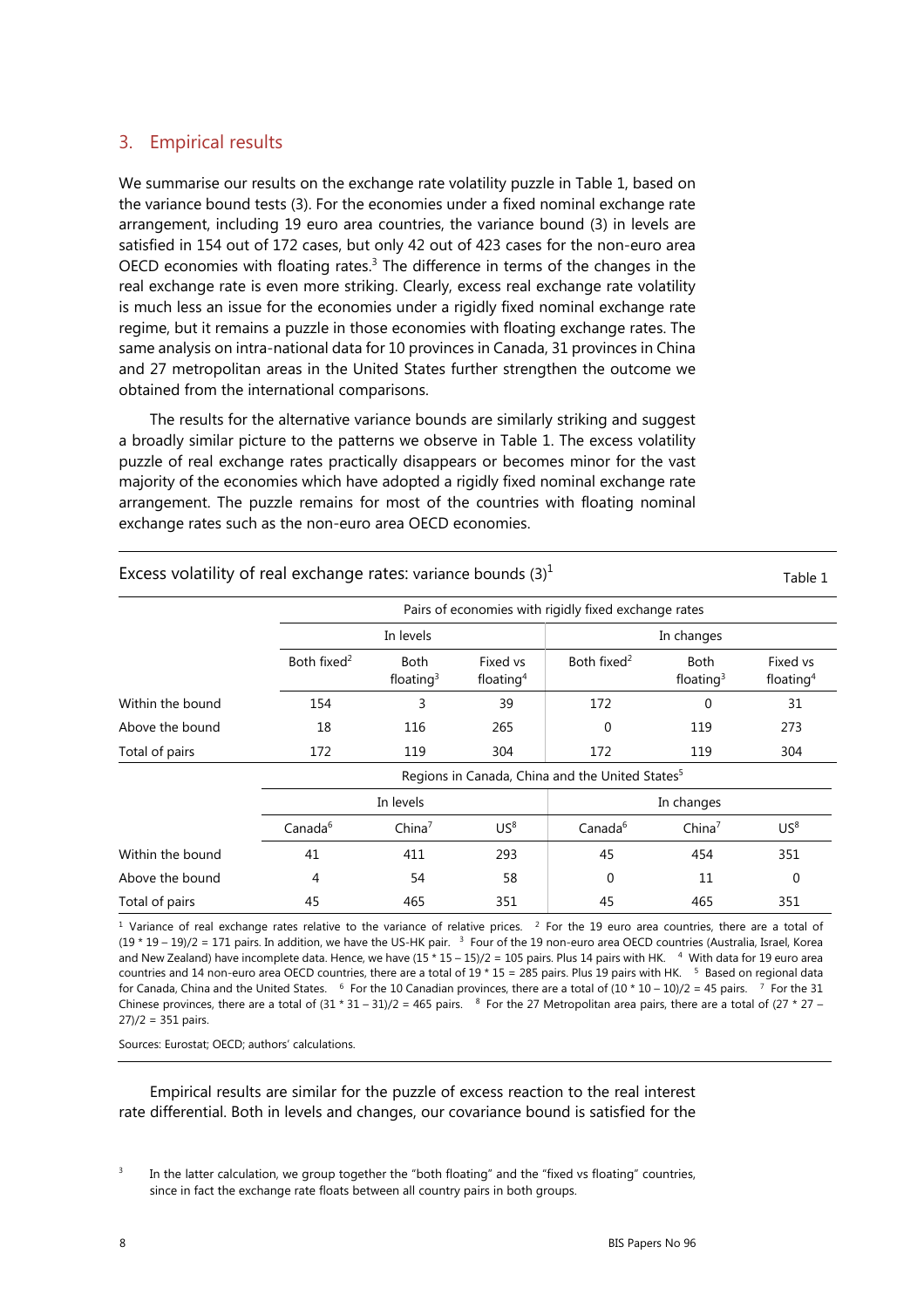vast majority of country pairs within the euro area for which we have data, but for only a small fraction of floating exchange rate pairs. This implies that there is an excess reaction of the real exchange rate for most floating-rate pairs, while the puzzle largely dissipates for the economies with rigidly fixed nominal exchange rates.

To analyse the UIP puzzle, Engel and Zhu (2017) estimate the coefficients  $\alpha_1$  and  $\beta$  in regression (6). Table 2 summarises the test results for the null hypothesis of  $\beta$ =1. For the 12 euro area economies with fixed exchange rates, the null can be rejected in 27 out of 66 cases at the 1% significance level and in 31 cases at the 10% significance level. Even though the estimated coefficients are close to one, the standard errors of the coefficient estimates tend to be very small for the countries with fixed exchange rates, leading to rejection of the null at the 10% level in nearly half the country pairs. The null can be rejected in 186 out 312 country pairs at a 1% significance level and in 267 cases at the 10% significance level among the floating rate pairs.

### Uncovered interest rate parity puzzle, null  $H_0$ :  $\beta_1 = 1$  Table 2

|                                              | Both fixed <sup>1</sup> |    |    | Both floating <sup>1</sup> |    |    | Fixed vs floating <sup>3</sup> |     |     |
|----------------------------------------------|-------------------------|----|----|----------------------------|----|----|--------------------------------|-----|-----|
|                                              | 10%                     | 5% | 1% | 10%                        | 5% | 1% | 10%                            | 5%  | 1%  |
| Do not reject H <sub>0</sub> : $\beta_1 = 1$ | 35                      | 37 | 39 | 18                         | 31 | 55 | 27                             | 39  | 71  |
| Reject H <sub>0</sub> : $\beta_1 = 1$        | 31                      | 29 | 27 | 102                        | 89 | 65 | 165                            | 153 | 121 |
| Total                                        | 66                      |    |    | 120                        |    |    | 192                            |     |     |

Note: the numbers indicate the counts of observations for which the *p*-values are greater than 0.10, 0.05 and 0.01, respectively.

<sup>1</sup> For the 12 euro area countries, there are a total of  $(12 * 12 - 12)/2 = 66$  pairs. <sup>2</sup> Three of the 19 non-euro zone OECD countries (Iceland, Israel and Korea) have incomplete data. Therefore, we have  $(16 * 16 - 16)/2 = 120$  pairs. <sup>3</sup> With data for the 12 euro area countries and 16 non-euro zone OECD countries, there are a total of  $12 * 16 = 192$  pairs.

Sources: Eurostat; OECD; authors' calculations.

Because the estimated slope coefficients are much smaller than for the fixed nominal exchange rate country pairs, and the rejection of the null is much more frequent, we can conclude that there must be something else driving the rejections of UIP among country pairs that have floating nominal exchange rates.

To examine the PPP puzzle or excess persistence of real exchange rates, Engel and Zhu (2017) follow Rogoff (1996) and compute the half-life of real exchange rates based on the estimates of the AR(1) coefficients for the rates. Their results suggest that the real exchange rate is quite persistent under both fixed and floating nominal exchange rates, but it is not any more persistent than the relative foreign-to-home and non-tradable-to-tradable prices.

We study the exchange rate disconnect puzzle by estimating the cointegrating relationship between the real exchange rate and the relative productivity variables, focusing on pairs of countries for which we have at least 15 years of data. We find that, proportionally, far more pairs of euro area countries have the correct positive sign than those country pairs with floating exchange rates. In addition, for those country pairs that have the correct positive sign, estimated error correction models suggest that the speed of adjustment is actually lower in the euro area countries on average.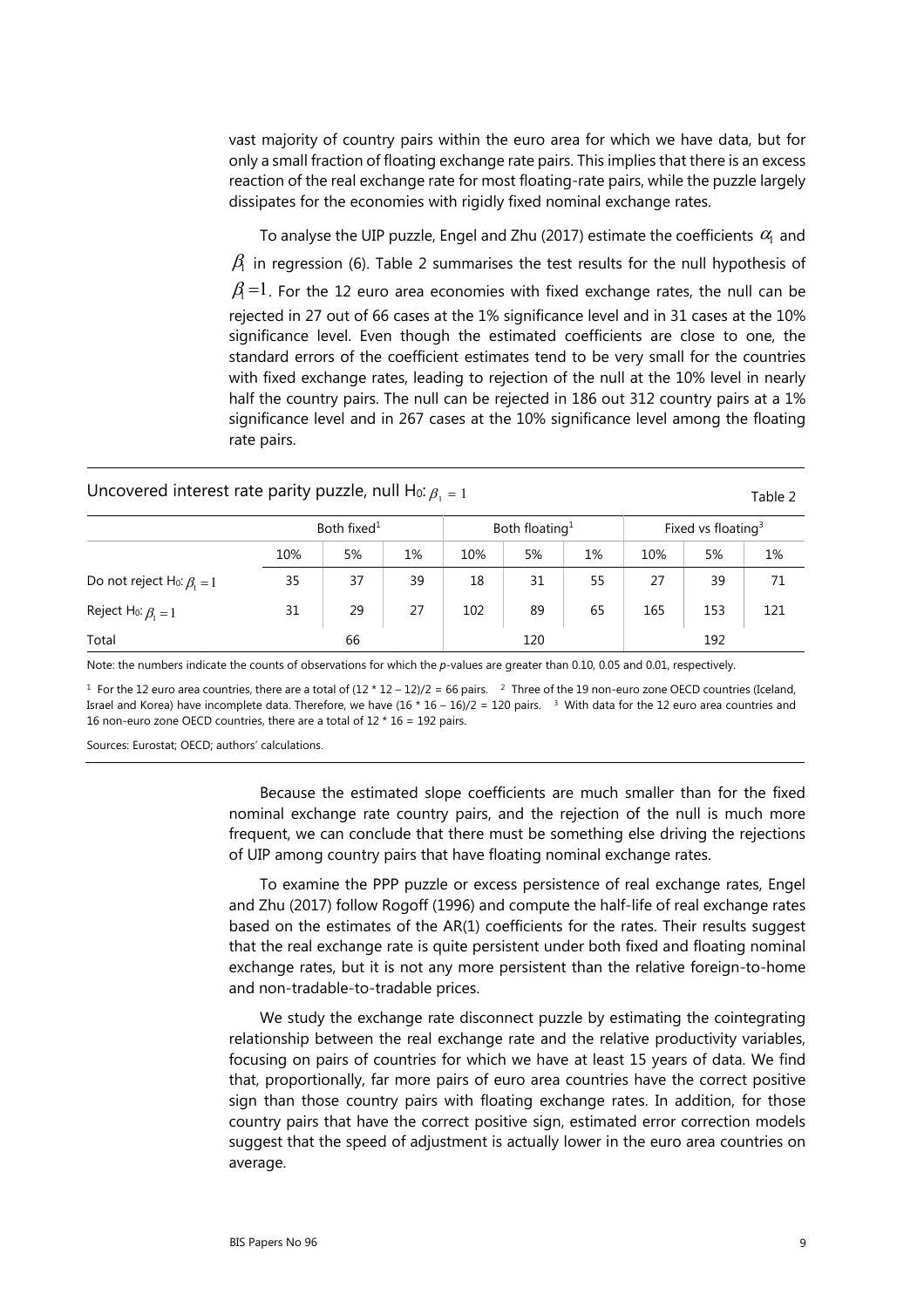We find that  $\, q_{_t} \,$  and  $\, q_{_t}^{\, \mu} \,$  are very highly correlated in the country pairs with rigidly fixed nominal exchange rates, both in levels and first differences, but much less for the floating-rate countries. With both measures of fundamentals, there appears to be less disconnect between the real exchange rate and the economic variables under rigidly fixed nominal exchange rates than under floating rates.

In terms of the consumption correlation puzzle, a key result is that the primary difference does not involve the nominal exchange rate system, but rather country borders. While there appears to be evidence of some risk-sharing for about half of the euro area pairs and OECD country pairs, consumption correlation is higher than income correlation for all 45 Canadian provinces, whether we look at total income or income available for consumption.

In addition, we compare the correlation between relative consumption growth rates and the growth rate of the real exchange rate for pairs of countries with fixed exchange rates, to that of floating-rate pairs. Across countries, whether within the euro area, or among floating-rate pairs, the average and median correlation is close to zero. In contrast, the real exchange rates among Canadian provinces are mostly positively correlated with the relative consumption growth.

Comparing the correlation of nominal domestic and foreign consumption with the correlation of nominal and foreign domestic available consumption, we find strong evidence of risk-sharing by consumers among different countries and regions, whether or not exchange rates are floating.

## 4. Conclusion

Engel and Zhu (2017) examine six exchange rate puzzles focusing on countries within the euro area, regions in China and Canada, and Hong Kong SAR vis-à-vis the United States. Their empirical tests yield results which suggest that some of these puzzles are less "puzzling", ie less severe, under a rigidly fixed exchange rate regime, while other puzzles remain. This evidence may provide clues to the types of model that would be useful for resolving the puzzles – and therefore, the types of model that are most useful for open-economy macroeconomic analysis.

### References

Backus, D, P Kehoe and F Kydland (1992): "International real business cycles", *Journal of Political Economy*, vol 100, no 4, pp 745–75.

Backus, D and G Smith (1993): "Consumption and real exchange rates in dynamic economies with non-traded goods", *Journal of International Economics*, vol 35, no 3, pp 297–316.

Engel, C (2014): "Exchange rate stabilization and welfare", *Annual Review of Economics*, vol 6, pp 155–77.

——— (2016): "Exchange rates, interest rates, and the risk premium", *American Economic Review*, vol 106, pp 436–74.

Engel, C and F Zhu (2017): "Exchange rate puzzles: evidence from rigidly fixed nominal exchange rate systems", *BIS Working Papers*, forthcoming.